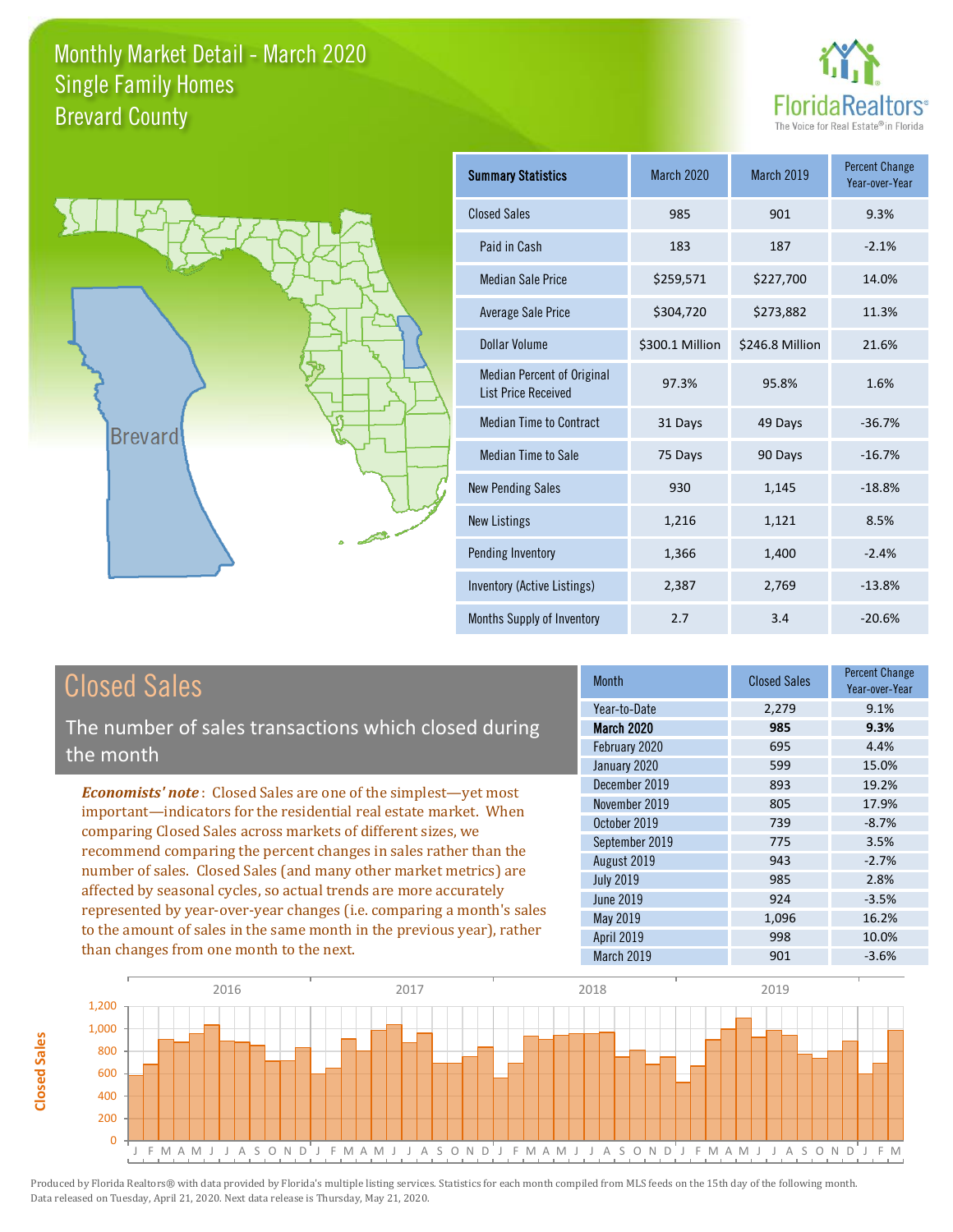this statistic should be interpreted with care.



229 12.3%

| Cash Sales                                                                     | <b>Month</b>      | <b>Cash Sales</b> | <b>Percent Change</b><br>Year-over-Year |
|--------------------------------------------------------------------------------|-------------------|-------------------|-----------------------------------------|
|                                                                                | Year-to-Date      | 494               | $-4.4%$                                 |
| The number of Closed Sales during the month in which                           | <b>March 2020</b> | 183               | $-2.1%$                                 |
| buyers exclusively paid in cash                                                | February 2020     | 146               | $-18.4%$                                |
|                                                                                | January 2020      | 165               | 9.3%                                    |
|                                                                                | December 2019     | 168               | $-4.5%$                                 |
|                                                                                | November 2019     | 170               | 13.3%                                   |
| <b>Economists' note:</b> Cash Sales can be a useful indicator of the extent to | October 2019      | 162               | $-26.0%$                                |
| which investors are participating in the market. Why? Investors are            | September 2019    | 154               | $-16.3%$                                |
| far more likely to have the funds to purchase a home available up front,       | August 2019       | 197               | $-10.9%$                                |
| whereas the typical homebuyer requires a mortgage or some other                | <b>July 2019</b>  | 204               | 1.0%                                    |
| form of financing. There are, of course, many possible exceptions, so          | June 2019         | 175               | $-9.3%$                                 |

May 2019



## Cash Sales as a Percentage of Closed Sales

The percentage of Closed Sales during the month which were Cash Sales

*Economists' note* : This statistic is simply another way of viewing Cash Sales. The remaining percentages of Closed Sales (i.e. those not paid fully in cash) each month involved some sort of financing, such as mortgages, owner/seller financing, assumed loans, etc.

| <b>Month</b>      | <b>Percent of Closed</b><br>Sales Paid in Cash | <b>Percent Change</b><br>Year-over-Year |
|-------------------|------------------------------------------------|-----------------------------------------|
| Year-to-Date      | 21.7%                                          | $-12.5%$                                |
| <b>March 2020</b> | 18.6%                                          | $-10.6%$                                |
| February 2020     | 21.0%                                          | $-21.9%$                                |
| January 2020      | 27.5%                                          | $-5.2%$                                 |
| December 2019     | 18.8%                                          | $-20.0%$                                |
| November 2019     | 21.1%                                          | $-4.1%$                                 |
| October 2019      | 21.9%                                          | $-19.2%$                                |
| September 2019    | 19.9%                                          | $-19.1%$                                |
| August 2019       | 20.9%                                          | $-8.3%$                                 |
| <b>July 2019</b>  | 20.7%                                          | $-1.9%$                                 |
| <b>June 2019</b>  | 18.9%                                          | $-6.0%$                                 |
| May 2019          | 20.9%                                          | $-3.2%$                                 |
| <b>April 2019</b> | 20.8%                                          | 3.5%                                    |
| March 2019        | 20.8%                                          | $-7.1%$                                 |

April 2019 208 14.3%

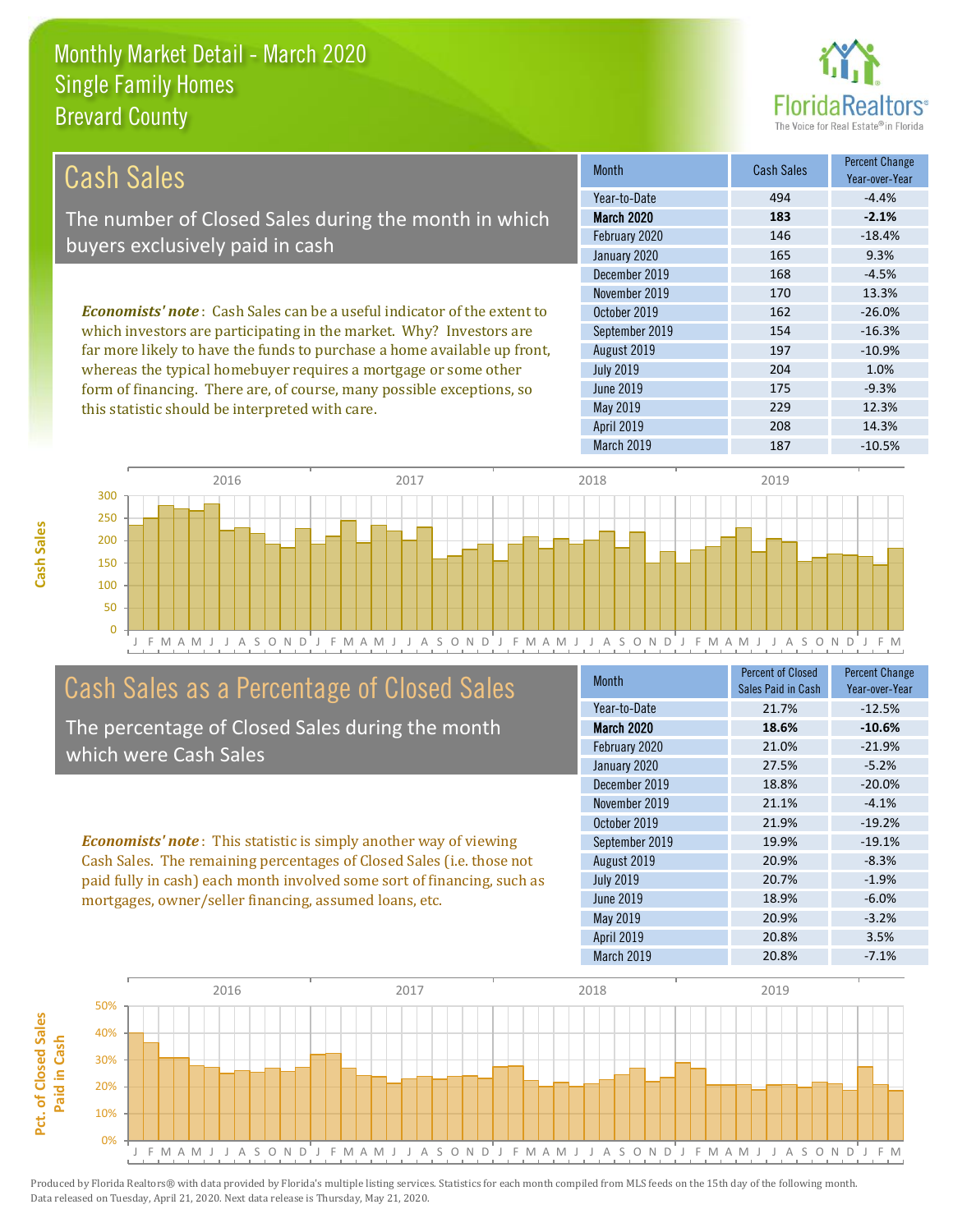

| <b>Median Sale Price</b>                                                  | <b>Month</b>      | <b>Median Sale Price</b> | <b>Percent Change</b><br>Year-over-Year |
|---------------------------------------------------------------------------|-------------------|--------------------------|-----------------------------------------|
|                                                                           | Year-to-Date      | \$252,000                | 9.7%                                    |
| The median sale price reported for the month (i.e. 50%                    | <b>March 2020</b> | \$259,571                | 14.0%                                   |
| of sales were above and 50% of sales were below)                          | February 2020     | \$248,000                | 7.8%                                    |
|                                                                           | January 2020      | \$240,982                | 5.5%                                    |
|                                                                           | December 2019     | \$248,000                | 8.3%                                    |
| <b>Economists' note</b> : Median Sale Price is our preferred summary      | November 2019     | \$240,000                | 6.5%                                    |
| statistic for price activity because, unlike Average Sale Price, Median   | October 2019      | \$240,000                | 4.3%                                    |
| Sale Price is not sensitive to high sale prices for small numbers of      | September 2019    | \$240,000                | 2.1%                                    |
| homes that may not be characteristic of the market area. Keep in mind     | August 2019       | \$234,000                | $-0.4%$                                 |
| that median price trends over time are not always solely caused by        | <b>July 2019</b>  | \$244,000                | 6.6%                                    |
| changes in the general value of local real estate. Median sale price only | June 2019         | \$248,000                | 7.8%                                    |
| reflects the values of the homes that sold each month, and the mix of     | May 2019          | \$239,208                | 6.3%                                    |
| the types of homes that sell can change over time.                        | <b>April 2019</b> | \$238,000                | 4.6%                                    |
|                                                                           | March 2019        | \$227,700                | $-1.0%$                                 |
| 2016<br>2017<br>$$300K$ $-$                                               | 2018              | 2019                     |                                         |



### Average Sale Price

The average sale price reported for the month (i.e. total sales in dollars divided by the number of sales)

*Economists' note* : Usually, we prefer Median Sale Price over Average Sale Price as a summary statistic for home prices. However, Average Sale Price does have its uses—particularly when it is analyzed alongside the Median Sale Price. For one, the relative difference between the two statistics can provide some insight into the market for higher-end homes in an area.

| <b>Month</b>      | <b>Average Sale Price</b> | <b>Percent Change</b><br>Year-over-Year |
|-------------------|---------------------------|-----------------------------------------|
| Year-to-Date      | \$296,677                 | 9.1%                                    |
| <b>March 2020</b> | \$304,720                 | 11.3%                                   |
| February 2020     | \$296,760                 | 8.0%                                    |
| January 2020      | \$283,356                 | 7.1%                                    |
| December 2019     | \$299,130                 | 8.5%                                    |
| November 2019     | \$286,042                 | 6.2%                                    |
| October 2019      | \$275,095                 | $-0.4%$                                 |
| September 2019    | \$274,869                 | 0.4%                                    |
| August 2019       | \$289,399                 | 6.1%                                    |
| <b>July 2019</b>  | \$289,093                 | 7.1%                                    |
| <b>June 2019</b>  | \$292,226                 | 6.5%                                    |
| May 2019          | \$286,339                 | 5.1%                                    |
| April 2019        | \$281,691                 | 3.8%                                    |
| March 2019        | \$273,882                 | 0.6%                                    |

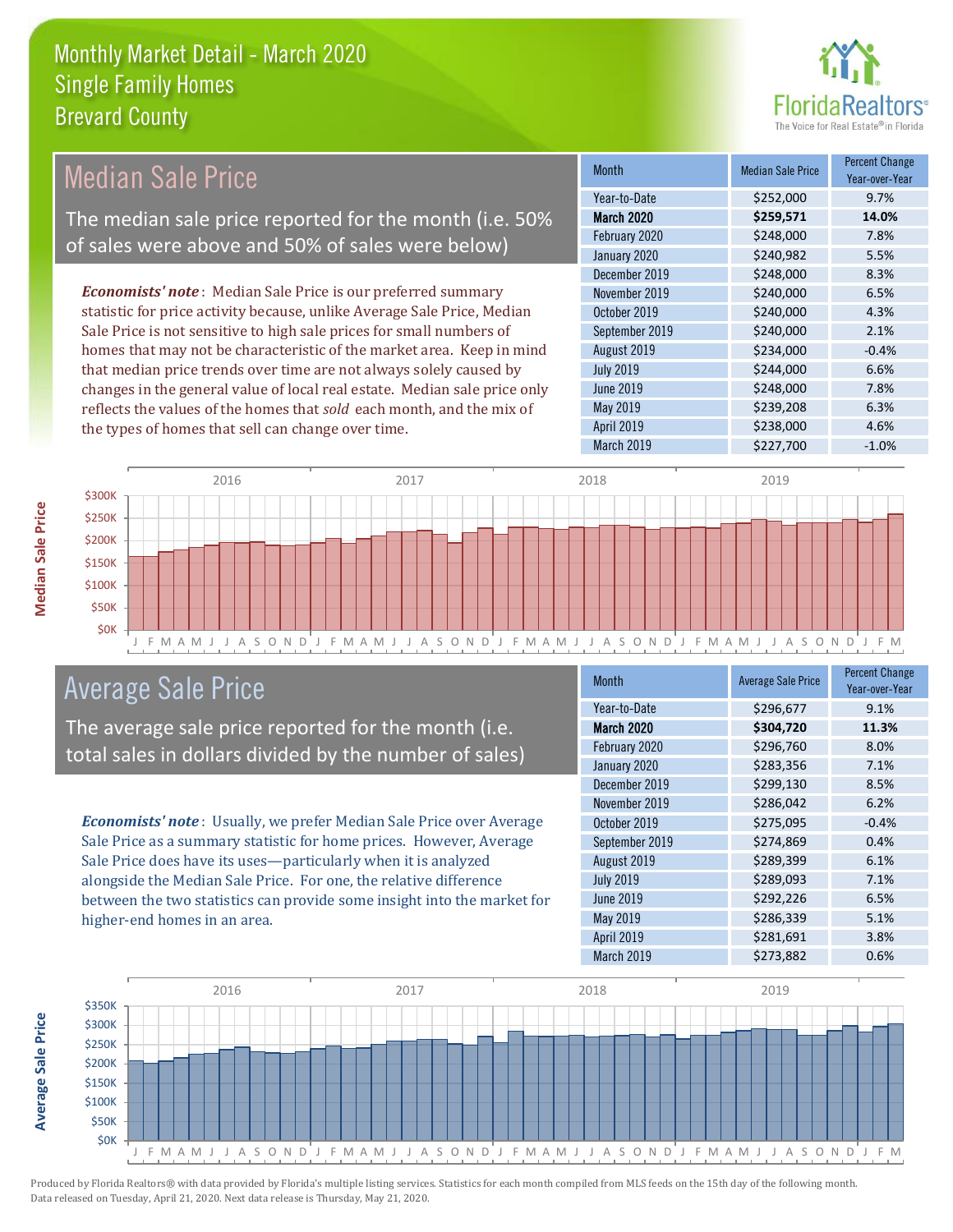

### **Ollar Volume**

The sum of the sale prices for all sales which closed during the month

*Economists' note* : Dollar Volume is simply the sum of all sale prices in a given time period, and can quickly be calculated by multiplying Closed Sales by Average Sale Price. It is a strong indicator of the health of the real estate industry in a market, and is of particular interest to real estate professionals, investors, analysts, and government agencies. Potential home sellers and home buyers, on the other hand, will likely be better served by paying attention to trends in the two components of Dollar Volume (i.e. sales and prices) individually.

| <b>Month</b>      | Dollar Volume   | <b>Percent Change</b><br>Year-over-Year |
|-------------------|-----------------|-----------------------------------------|
| Year-to-Date      | \$676.1 Million | 19.1%                                   |
| <b>March 2020</b> | \$300.1 Million | 21.6%                                   |
| February 2020     | \$206.2 Million | 12.8%                                   |
| January 2020      | \$169.7 Million | 23.1%                                   |
| December 2019     | \$267.1 Million | 29.4%                                   |
| November 2019     | \$230.3 Million | 25.1%                                   |
| October 2019      | \$203.3 Million | $-9.0%$                                 |
| September 2019    | \$213.0 Million | 3.9%                                    |
| August 2019       | \$272.9 Million | 3.2%                                    |
| <b>July 2019</b>  | \$284.8 Million | 10.1%                                   |
| <b>June 2019</b>  | \$270.0 Million | 2.7%                                    |
| May 2019          | \$313.8 Million | 22.2%                                   |
| April 2019        | \$281.1 Million | 14.2%                                   |
| March 2019        | \$246.8 Million | $-3.0%$                                 |



# Median Percent of Original List Price Received

The median of the sale price (as a percentage of the original list price) across all properties selling during the month

*Economists' note* : The Median Percent of Original List Price Received is useful as an indicator of market recovery, since it typically rises as buyers realize that the market may be moving away from them and they need to match the selling price (or better it) in order to get a contract on the house. This is usually the last measure to indicate a market has shifted from down to up, so it is what we would call a *lagging* indicator.

| <b>Month</b>      | Med. Pct. of Orig.<br><b>List Price Received</b> | <b>Percent Change</b><br>Year-over-Year |
|-------------------|--------------------------------------------------|-----------------------------------------|
| Year-to-Date      | 97.0%                                            | 1.6%                                    |
| <b>March 2020</b> | 97.3%                                            | 1.6%                                    |
| February 2020     | 97.1%                                            | 1.9%                                    |
| January 2020      | 96.5%                                            | 1.5%                                    |
| December 2019     | 96.9%                                            | 1.6%                                    |
| November 2019     | 97.1%                                            | 1.1%                                    |
| October 2019      | 96.6%                                            | 0.6%                                    |
| September 2019    | 97.0%                                            | 0.5%                                    |
| August 2019       | 96.7%                                            | 0.1%                                    |
| <b>July 2019</b>  | 96.5%                                            | 0.0%                                    |
| <b>June 2019</b>  | 96.7%                                            | $-0.2%$                                 |
| May 2019          | 96.0%                                            | $-0.7%$                                 |
| <b>April 2019</b> | 95.9%                                            | $-0.9%$                                 |
| March 2019        | 95.8%                                            | $-1.1%$                                 |

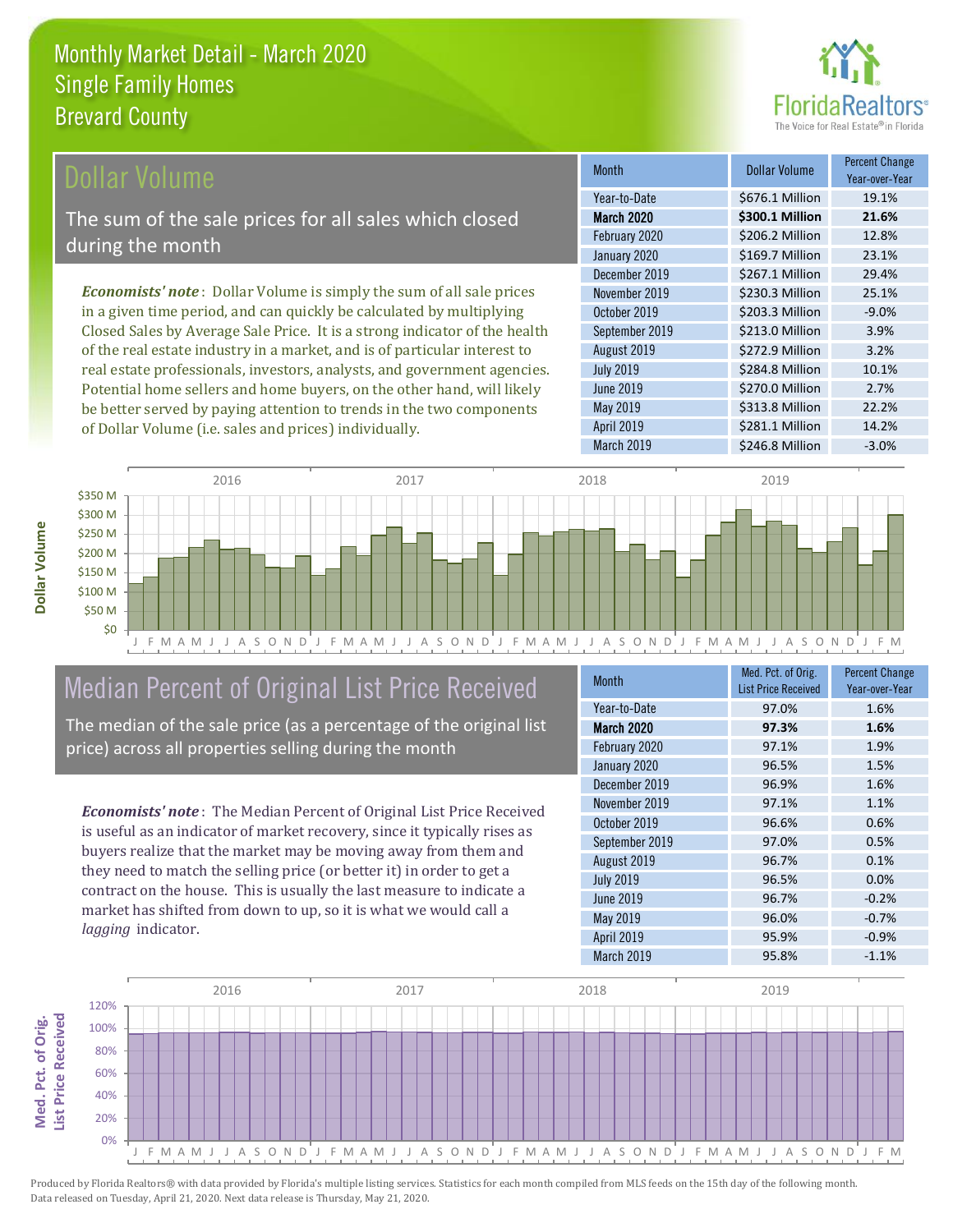

## Median Time to Contract

The median number of days between the listing date and contract date for all Closed Sales during the month

*Economists' note* : Like Time to Sale, Time to Contract is a measure of the length of the home selling process calculated for sales which closed during the month. The difference is that Time to Contract measures the number of days between the initial listing of a property and the signing of the contract which eventually led to the closing of the sale. When the gap between Median Time to Contract and Median Time to Sale grows, it is usually a sign of longer closing times and/or declining numbers of cash sales.

| <b>Month</b>     | Median Time to<br>Contract | <b>Percent Change</b><br>Year-over-Year |
|------------------|----------------------------|-----------------------------------------|
| Year-to-Date     | 35 Days                    | $-34.0%$                                |
| March 2020       | 31 Days                    | $-36.7%$                                |
| February 2020    | 38 Days                    | $-33.3%$                                |
| January 2020     | 36 Days                    | $-33.3%$                                |
| December 2019    | 30 Days                    | $-31.8%$                                |
| November 2019    | 29 Days                    | $-25.6%$                                |
| October 2019     | 38 Days                    | 11.8%                                   |
| September 2019   | 31 Days                    | 3.3%                                    |
| August 2019      | 30 Days                    | $-6.3%$                                 |
| <b>July 2019</b> | 32 Days                    | 10.3%                                   |
| <b>June 2019</b> | 36 Days                    | 38.5%                                   |
| <b>May 2019</b>  | 38 Days                    | 40.7%                                   |
| April 2019       | 41 Days                    | 51.9%                                   |
| March 2019       | 49 Days                    | 63.3%                                   |





## Median Time to Sale

The median number of days between the listing date and closing date for all Closed Sales during the month

*Economists' note* : Time to Sale is a measure of the length of the home selling process, calculated as the number of days between the initial listing of a property and the closing of the sale. *Median* Time to Sale is the amount of time the "middle" property selling this month was on the market. That is, 50% of homes selling this month took *less* time to sell, and 50% of homes took *more* time to sell. Median Time to Sale gives a more accurate picture than Average Time to Sale, which can be skewed upward by small numbers of properties taking an abnormally long time to sell.

| <b>Month</b>      | <b>Median Time to Sale</b> | <b>Percent Change</b><br>Year-over-Year |
|-------------------|----------------------------|-----------------------------------------|
| Year-to-Date      | 79 Days                    | $-14.1%$                                |
| <b>March 2020</b> | 75 Days                    | $-16.7%$                                |
| February 2020     | 83 Days                    | $-11.7%$                                |
| January 2020      | 79 Days                    | $-14.1%$                                |
| December 2019     | 69 Days                    | $-15.9%$                                |
| November 2019     | 67 Days                    | $-15.2%$                                |
| October 2019      | 77 Days                    | 5.5%                                    |
| September 2019    | 73 Days                    | 2.8%                                    |
| August 2019       | 71 Days                    | 0.0%                                    |
| <b>July 2019</b>  | 74 Days                    | 7.2%                                    |
| <b>June 2019</b>  | 75 Days                    | 11.9%                                   |
| <b>May 2019</b>   | 79 Days                    | 17.9%                                   |
| <b>April 2019</b> | 79 Days                    | 19.7%                                   |
| March 2019        | 90 Days                    | 30.4%                                   |

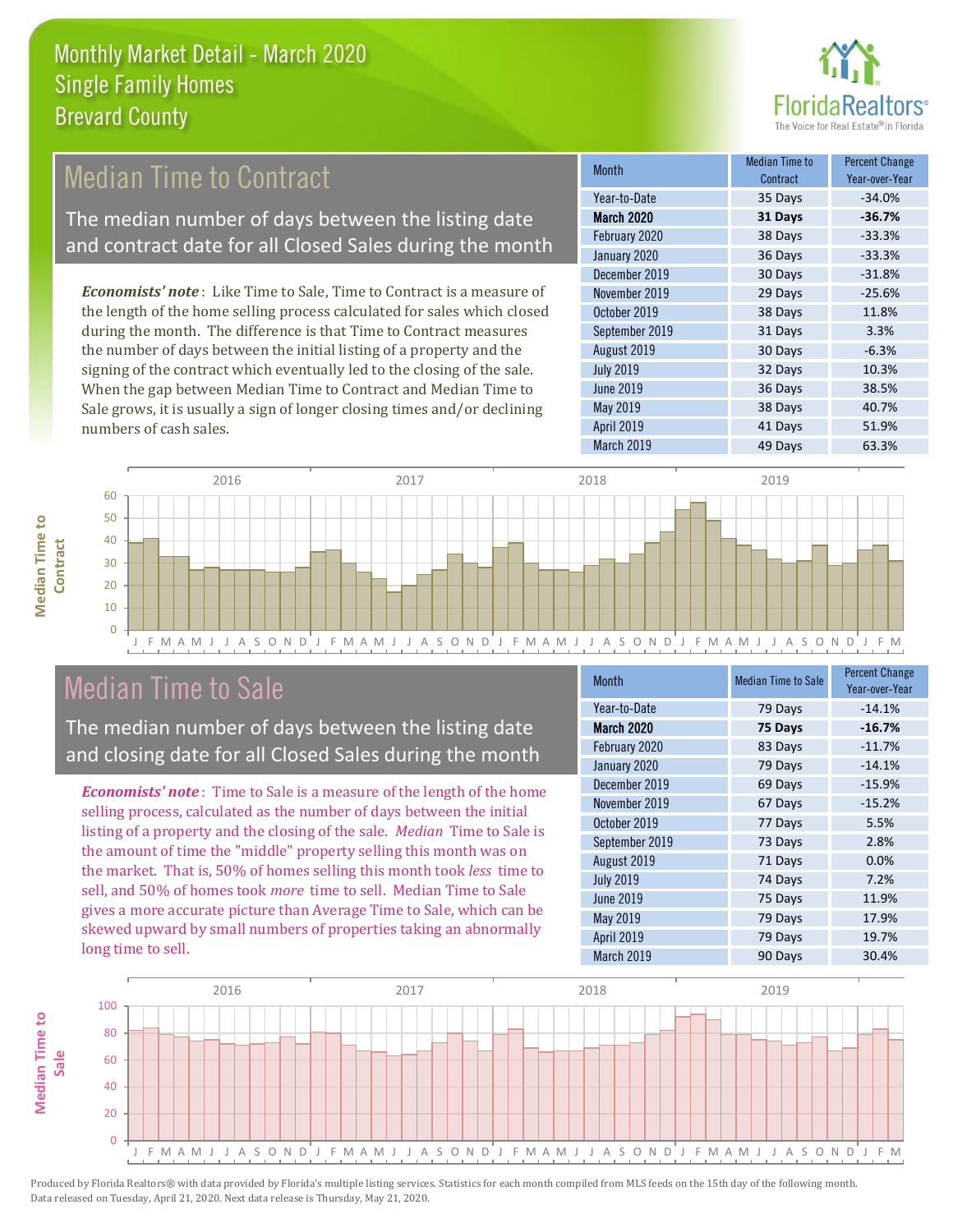distressed properties for sale.



| New Pending Sales                                                             | <b>Month</b>     | <b>New Pending Sales</b> | <b>Percent Change</b><br>Year-over-Year |
|-------------------------------------------------------------------------------|------------------|--------------------------|-----------------------------------------|
|                                                                               | Year-to-Date     | 2,958                    | 1.3%                                    |
| The number of listed properties that went under                               | March 2020       | 930                      | $-18.8%$                                |
| contract during the month                                                     | February 2020    | 1,075                    | 16.2%                                   |
|                                                                               | January 2020     | 953                      | 12.0%                                   |
|                                                                               | December 2019    | 688                      | 12.4%                                   |
| <b>Economists' note:</b> Because of the typical length of time it takes for a | November 2019    | 828                      | 22.8%                                   |
| sale to close, economists consider Pending Sales to be a decent               | October 2019     | 935                      | 22.7%                                   |
| indicator of potential future Closed Sales. It is important to bear in        | September 2019   | 784                      | $-1.4%$                                 |
| mind, however, that not all Pending Sales will be closed successfully.        | August 2019      | 893                      | $-1.0\%$                                |
| So, the effectiveness of Pending Sales as a future indicator of Closed        | <b>July 2019</b> | 1,005                    | 7.7%                                    |
| Sales is susceptible to changes in market conditions such as the              | June 2019        | 988                      | 0.3%                                    |



# New Listings The number of properties put onto the market during

availability of financing for homebuyers and the inventory of

since these are not really *new* listings.

*Economists' note* : New Listings tend to rise in delayed response to increasing prices, so they are often seen as a lagging indicator of market health. As prices rise, potential sellers raise their estimations of value—and in the most recent cycle, rising prices have freed up many potential sellers who were previously underwater on their mortgages. Note that in our calculations, we take care to not include properties that were recently taken off the market and quickly relisted,

| <b>Month</b>      | <b>New Listings</b> | <b>Percent Change</b><br>Year-over-Year |
|-------------------|---------------------|-----------------------------------------|
| Year-to-Date      | 3,396               | 4.0%                                    |
| March 2020        | 1,216               | 8.5%                                    |
| February 2020     | 1,110               | 4.7%                                    |
| January 2020      | 1,070               | $-1.3%$                                 |
| December 2019     | 750                 | 7.1%                                    |
| November 2019     | 959                 | 1.2%                                    |
| October 2019      | 1,092               | 4.0%                                    |
| September 2019    | 909                 | $-2.5%$                                 |
| August 2019       | 983                 | $-19.1%$                                |
| <b>July 2019</b>  | 1,091               | 0.6%                                    |
| <b>June 2019</b>  | 1,023               | $-10.3%$                                |
| May 2019          | 1,122               | $-16.0%$                                |
| <b>April 2019</b> | 1,088               | $-5.9%$                                 |
| March 2019        | 1,121               | $-7.7%$                                 |

May 2019 1,022 -1.5% April 2019 1,138 10.7% March 2019 1,145 10.7%



Pending Sales **Pending Sales**

the month

**New Listings**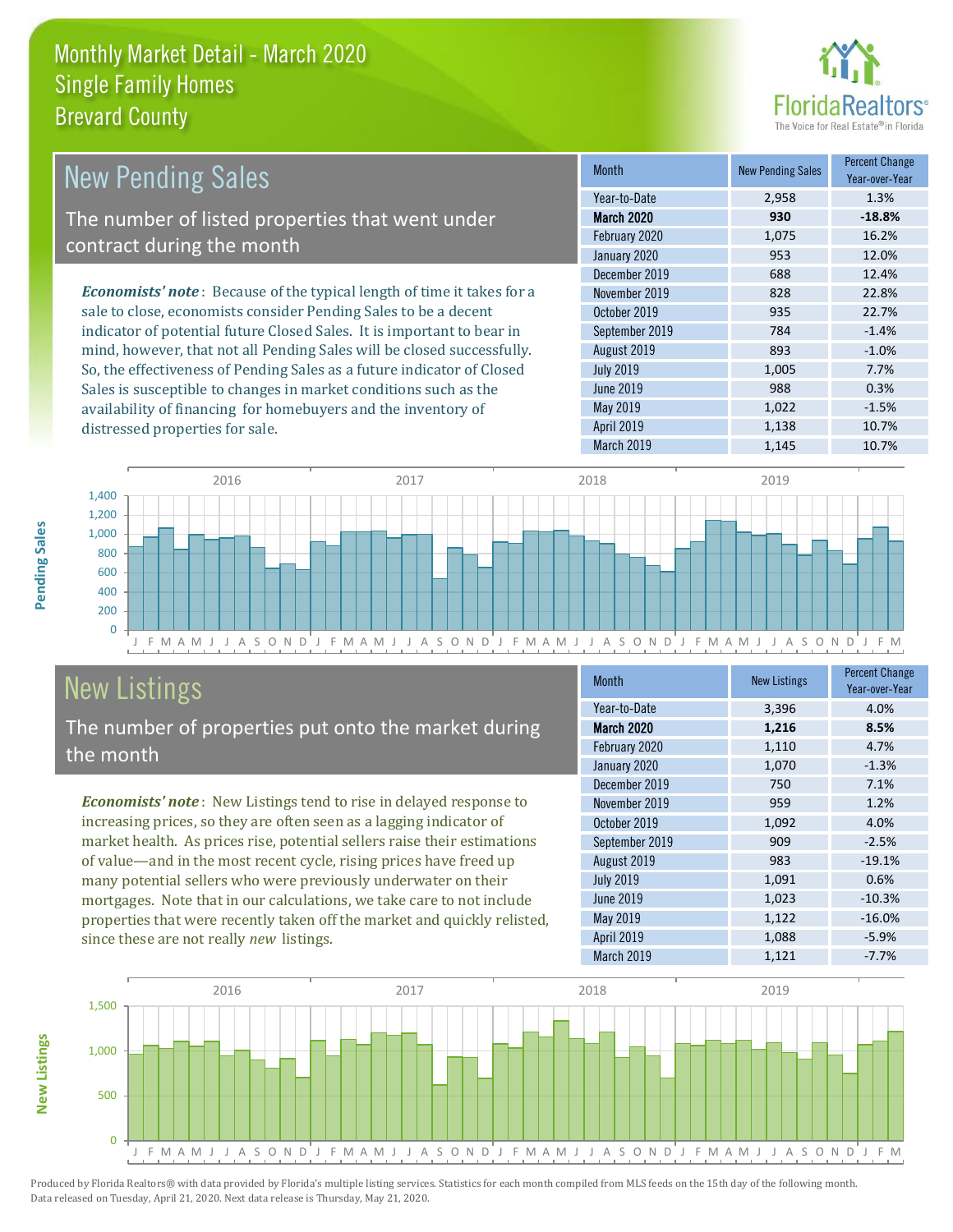

# *Economists' note* : There are a number of ways to define and calculate Inventory (Active Listings) The number of property listings active at the end of the month

Inventory. Our method is to simply count the number of active listings on the last day of the month, and hold this number to compare with the same month the following year. Inventory rises when New Listings are outpacing the number of listings that go off-market (regardless of whether they actually sell). Likewise, it falls when New Listings aren't keeping up with the rate at which homes are going off-market.

| <b>Month</b>             | Inventory | <b>Percent Change</b><br>Year-over-Year |
|--------------------------|-----------|-----------------------------------------|
| <b>YTD (Monthly Avg)</b> | 2,299     | $-20.4%$                                |
| <b>March 2020</b>        | 2,387     | $-13.8%$                                |
| February 2020            | 2,238     | $-24.2%$                                |
| January 2020             | 2,272     | $-22.9%$                                |
| December 2019            | 2,235     | $-20.4%$                                |
| November 2019            | 2,332     | $-20.1%$                                |
| October 2019             | 2,348     | $-16.3%$                                |
| September 2019           | 2,313     | $-12.1%$                                |
| August 2019              | 2,314     | $-15.2%$                                |
| <b>July 2019</b>         | 2,405     | $-6.3%$                                 |
| June 2019                | 2,433     | $-3.3%$                                 |
| May 2019                 | 2,553     | $-0.2%$                                 |
| April 2019               | 2,586     | 7.7%                                    |
| March 2019               | 2,769     | 18.8%                                   |



# Months Supply of Inventory

An estimate of the number of months it will take to deplete the current Inventory given recent sales rates

*Economists' note* : MSI is a useful indicator of market conditions. The benchmark for a balanced market (favoring neither buyer nor seller) is 5.5 months of inventory. Anything higher is traditionally a buyers' market, and anything lower is a sellers' market. There is no single accepted way of calculating MSI. A common method is to divide current Inventory by the most recent month's Closed Sales count, but this count is a usually poor predictor of future Closed Sales due to seasonal cycles. To eliminate seasonal effects, we use the 12-month average of monthly Closed Sales instead.

| <b>Month</b>             | <b>Months Supply</b> | <b>Percent Change</b><br>Year-over-Year |
|--------------------------|----------------------|-----------------------------------------|
| <b>YTD (Monthly Avg)</b> | 2.6                  | $-25.7%$                                |
| <b>March 2020</b>        | 2.7                  | $-20.6%$                                |
| February 2020            | 2.6                  | $-27.8%$                                |
| January 2020             | 2.6                  | $-27.8%$                                |
| December 2019            | 2.6                  | $-23.5%$                                |
| November 2019            | 2.8                  | $-20.0%$                                |
| October 2019             | 2.8                  | $-15.2%$                                |
| September 2019           | 2.8                  | $-12.5%$                                |
| August 2019              | 2.8                  | $-15.2%$                                |
| <b>July 2019</b>         | 2.9                  | $-6.5%$                                 |
| June 2019                | 2.9                  | $-6.5%$                                 |
| May 2019                 | 3.0                  | $-3.2%$                                 |
| April 2019               | 3.1                  | 6.9%                                    |
| March 2019               | 3.4                  | 21.4%                                   |

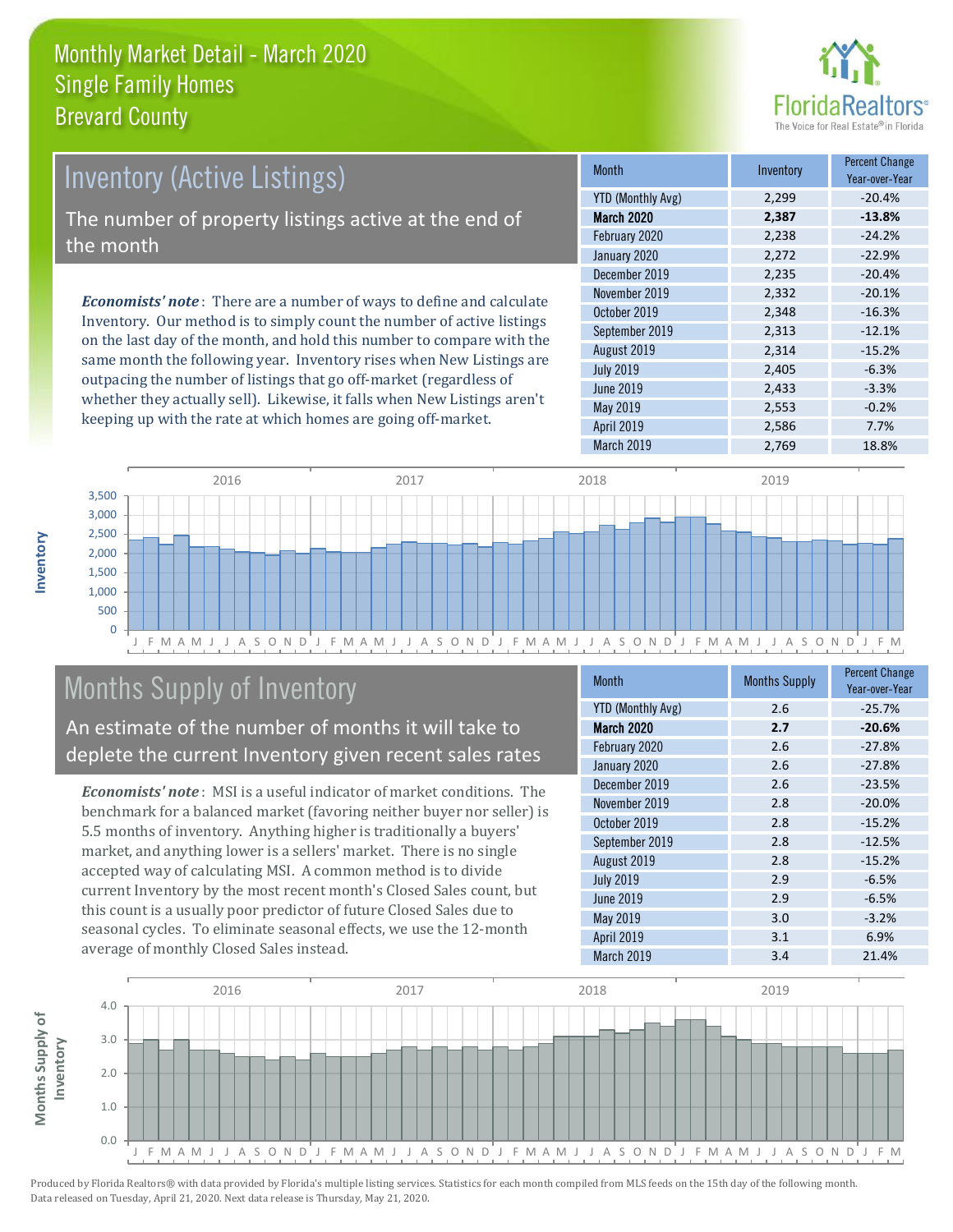

#### *Economists' note:* Closed Sales are one of the simplest—yet most important—indicators for the residential real estate market. When comparing Closed Sales across markets of different sizes, we recommend comparing the percent changes in sales rather than the number of sales. Closed Sales (and many other market metrics) are affected by seasonal cycles, so actual trends are more accurately represented by year-over-year changes (i.e. comparing a month's sales to the amount of sales in the same month in the previous year), rather than changes from one month to the next. \$1,000,000 or more 12 12 20.0% \$250,000 - \$299,999 179 27.0% \$300,000 - \$399,999 200 81.8% \$400,000 - \$599,999 111 33.7% \$600,000 - \$999,999 37 27.6% \$150,000 - \$199,999 175 -16.3% \$200,000 - \$249,999 190 -1.6% \$100,000 - \$149,999 69 -31.0% Sale Price Closed Sales Percent Change Year-over-Year Less than \$50,000 1 1 -66.7%  $$50.000 - $99.999$  11  $$52.2\%$ March 2019 March 2020 Closed Sales by Sale Price The number of sales transactions which closed during the month



### Median Time to Contract by Sale Price The median number of days between the listing date and contract date for all Closed Sales during the month

*Economists' note* : Like Time to Sale, Time to Contract is a measure of the length of the home selling process calculated for sales which closed during the month. The difference is that Time to Contract measures the number of days between the initial listing of a property and the signing of the contract which eventually led to the closing of the sale. When the gap between Median Time to Contract and Median Time to Sale grows, it is usually a sign of longer closing times and/or declining numbers of cash sales.

| Sale Price            | <b>Median Time to</b><br>Contract | <b>Percent Change</b><br>Year-over-Year |
|-----------------------|-----------------------------------|-----------------------------------------|
| Less than \$50,000    | 229 Days                          | 3716.7%                                 |
| $$50,000 - $99,999$   | 16 Days                           | $-5.9%$                                 |
| $$100,000 - $149,999$ | 22 Days                           | $-47.6%$                                |
| $$150,000 - $199,999$ | 26 Days                           | $-35.0%$                                |
| \$200,000 - \$249,999 | 27 Days                           | $-51.8%$                                |
| \$250,000 - \$299,999 | 33 Days                           | $-25.0%$                                |
| \$300,000 - \$399,999 | 32 Days                           | $-57.3%$                                |
| \$400,000 - \$599,999 | 46 Days                           | $-32.4%$                                |
| \$600,000 - \$999,999 | 24 Days                           | $-57.1%$                                |
| \$1,000,000 or more   | 254 Days                          | 32.3%                                   |



Produced by Florida Realtors® with data provided by Florida's multiple listing services. Statistics for each month compiled from MLS feeds on the 15th day of the following month. Data released on Tuesday, April 21, 2020. Next data release is Thursday, May 21, 2020.

**Median Time to Contract**

**Median Time to Contract**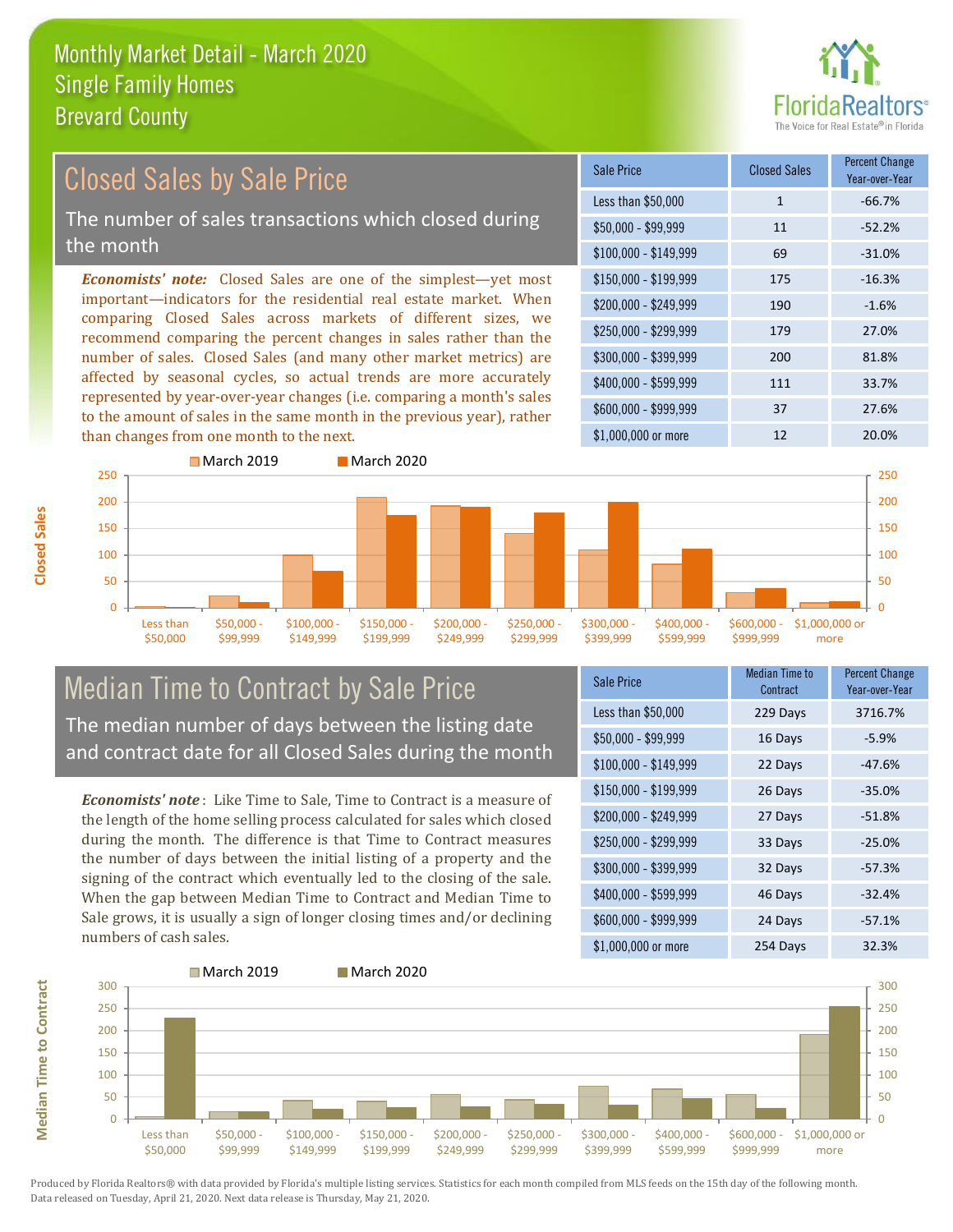

## New Listings by Initial Listing Price The number of properties put onto the market during

the month

*Economists' note:* New Listings tend to rise in delayed response to increasing prices, so they are often seen as a lagging indicator of market health. As prices rise, potential sellers raise their estimations of value—and in the most recent cycle, rising prices have freed up many potential sellers who were previously underwater on their mortgages. Note that in our calculations, we take care to not include properties that were recently taken off the market and quickly relisted, since these are not really *new* listings.

| <b>Initial Listing Price</b> | <b>New Listings</b> | <b>Percent Change</b><br>Year-over-Year |
|------------------------------|---------------------|-----------------------------------------|
| Less than \$50,000           | 0                   | $-100.0%$                               |
| $$50,000 - $99,999$          | 12                  | $-52.0%$                                |
| $$100,000 - $149,999$        | 60                  | $-42.3%$                                |
| $$150,000 - $199,999$        | 206                 | $-13.4%$                                |
| \$200,000 - \$249,999        | 271                 | 28.4%                                   |
| $$250,000 - $299,999$        | 204                 | 23.6%                                   |
| \$300,000 - \$399,999        | 209                 | 19.4%                                   |
| \$400,000 - \$599,999        | 160                 | 15.1%                                   |
| \$600,000 - \$999,999        | 72                  | 80.0%                                   |
| $$1,000,000$ or more         | 22                  | 10.0%                                   |



#### Inventory by Current Listing Price The number of property listings active at the end of the month

*Economists' note* : There are a number of ways to define and calculate Inventory. Our method is to simply count the number of active listings on the last day of the month, and hold this number to compare with the same month the following year. Inventory rises when New Listings are outpacing the number of listings that go off-market (regardless of whether they actually sell). Likewise, it falls when New Listings aren't keeping up with the rate at which homes are going off-market.

| <b>Current Listing Price</b> | Inventory     | <b>Percent Change</b><br>Year-over-Year |
|------------------------------|---------------|-----------------------------------------|
| Less than \$50,000           | $\mathcal{P}$ | $-71.4%$                                |
| \$50,000 - \$99,999          | 29            | 20.8%                                   |
| $$100,000 - $149,999$        | 113           | $-28.0%$                                |
| $$150,000 - $199,999$        | 296           | $-29.2%$                                |
| \$200,000 - \$249,999        | 418           | $-6.7%$                                 |
| \$250,000 - \$299,999        | 379           | 6.2%                                    |
| \$300,000 - \$399,999        | 385           | $-18.1%$                                |
| \$400,000 - \$599,999        | 417           | $-12.2%$                                |
| \$600,000 - \$999,999        | 238           | $-11.5%$                                |
| \$1,000,000 or more          | 110           | $-23.6%$                                |



Produced by Florida Realtors® with data provided by Florida's multiple listing services. Statistics for each month compiled from MLS feeds on the 15th day of the following month. Data released on Tuesday, April 21, 2020. Next data release is Thursday, May 21, 2020.

**Inventory**